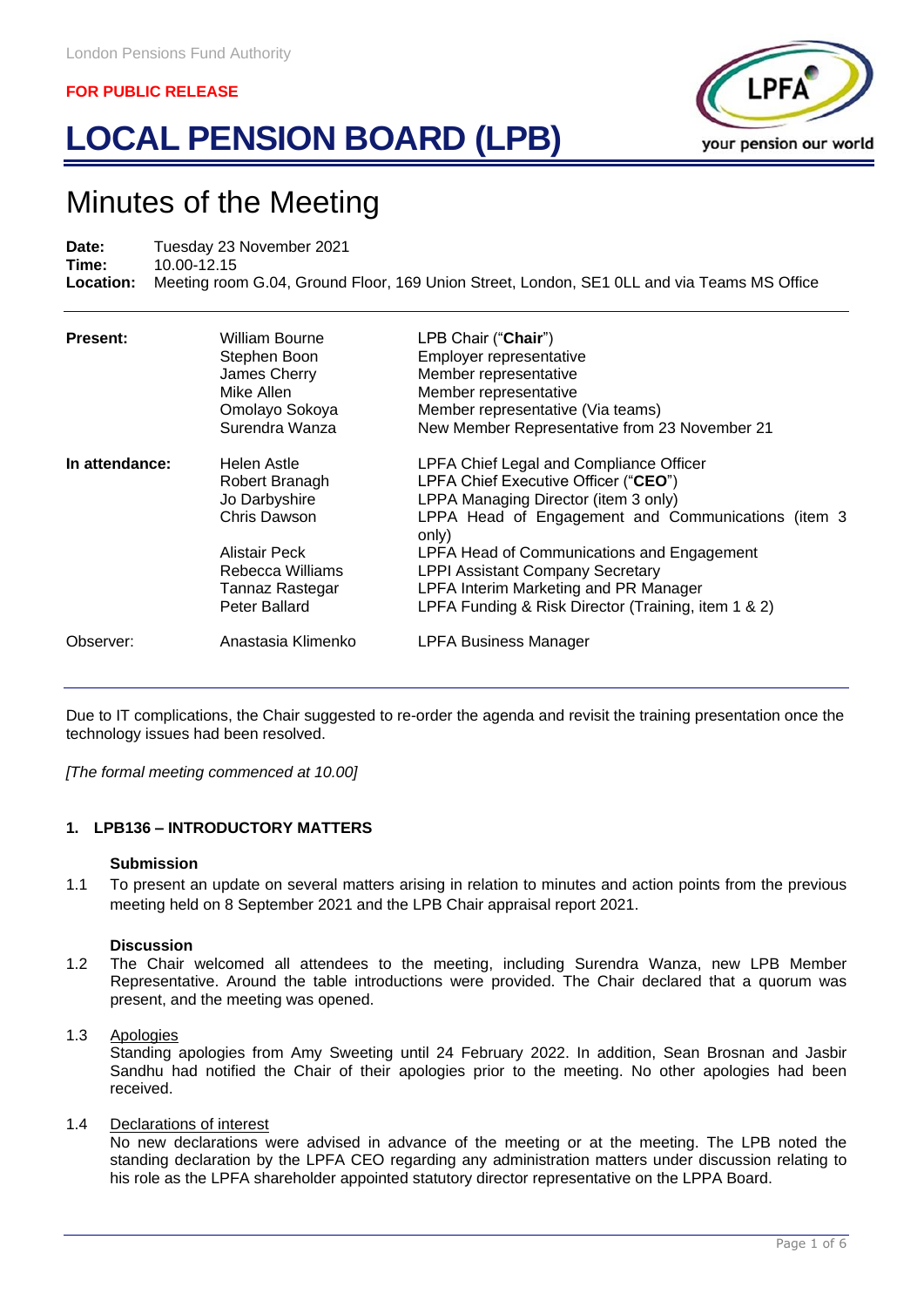#### 1.5 Minutes, actions points and LPB Appraisal report 2020

The minutes from the last LPB meeting held on 08 September 2021 were approved and that the Chair's electronic-signature could be used to sign the document. The LPB was also satisfied with the status of the completed or not due action points from the previous meeting. The Chair stated that he had agreed the wording on the LPB's Terms of Reference ("**ToR**") with Helen Astle following the feedback received at the last meeting and that a new copy would be shared with Members in due course. It was noted that the LPFA Board approved the Terms of Reference at their meeting held on 19 October 2021.

#### 1.6 LPB Chair appraisal report

The Chair introduced the appraisal report which detailed recommendations for consideration.

- Training and Knowledge (1 & 2) LPFA Officers and the LPB were content for the induction programme to be organised by LPFA staff rather than LPPI and to be signed off by the Chair. This should include the offer of a placement on Barnett Waddingham or CIPFA's introductory training sessions. It was noted that LPB training records was also required to be established, updated, and reviewed.
- Improved effectiveness  $(3, 4, 8, 5) -$  It was noted that face to face meetings were the LPB's preference, and if attendance was virtual, fully functioning technology was required. A fuller discussion also resulted in LPFA officers being asked to consider utilising paragraph numbering in future reporting.
	- $\circ$  Consideration was also considered to allocating individual board members responsibility in particular areas of coverage, however, Robert Branagh suggested to defer this, (as part of recommendation 5) until a suitable time when all the LPB Members knowledge and understanding was fully up to speed and a level of common skills and experience was established. It was noted that a reading room to hold detailed reports would be helpful to assist with the proliferation of papers. In response, Rebecca Williams stated that the Board portal was an option to hold detailed reports subject to LPFA approving the cost of the additional licenses. It was noted that it would be difficult to alert and share papers as and when they are availability due to the appropriate sign off process in place. Further incremental improvements would be considered by LPFA especially with the imminent arrival of the new LPFA Governance Manager.
- Activities for 2022 (6 & 7) It was noted that the LPB would like a dedicated agenda item on communications strategy particularly around what should be done by LPPA/LPFA. . Robert Branagh stated that he was disappointed with the Members feedback on engagement and communications given the positive comments received in the previous meetings and recent feedback form Members and Employers on improving communications and engagement over the last 12 months. LPB Members were asked to provide more specific feedback on what they are looking for in future meetings. LPFA Officers were supportive for the LPB to play a part in encouraging employers to embrace the new administration system (PACE).
- In connection with the first paragraph under the heading 'Board efficiency', Robert Branagh queried the wording of the consequences on the previous meeting technology issues and, after a discussion amongst the Board, agreed to work with the Chair to reconsider the wording outside the meeting. **Action: W Bourne / CEO**

#### The LPB:

- **1. Approved** the minutes of the meeting held on 8 September 2021 as a true and accurate record of that meeting, and the use of the Chairs electronic signature to confirm the minutes.
- **2. Noted** the matters arising action list including all the items which had been completed or closed.
- **3. Agreed** to implement recommendations 1, 2, 3, 6 & 7 detailed in the LPB Chair 2021 Appraisal report. Further consideration was required for items 4 and 5. **Action: R Williams / Governance Manager**

*[The Chair paused the formal meeting to commence with the Training session at 10.30am]*

#### **TRAINING: Mechanics of the Risk Register**

Peter Ballard provided an overview of the LPFA's Risk Management Principles, process, risk Classifications, risk assessment, reporting, risk dashboard, funding risk management framework, employer risk management framework, and future actions.

*[The formal meeting reconvened at 11.02am]*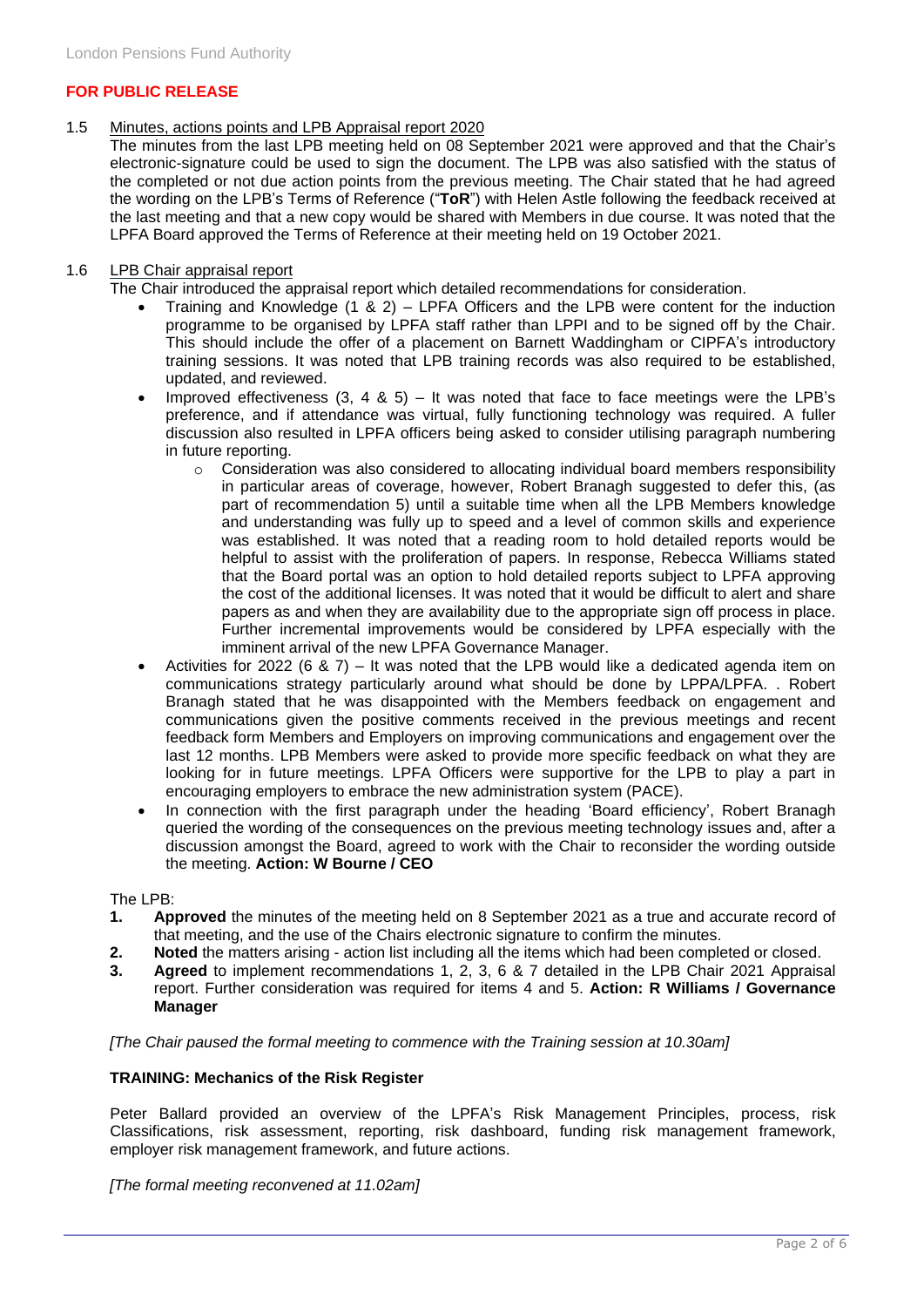#### **2. LPB137 - CEO REPORT**

#### **Submission**

2.1 To present an update on related Fund activities from the CEO since the last meeting held on 8 September 2021.

#### **Discussion**

- 2.2 The paper was taken as read. The LPB noted the new working pattern for LPFA employees, the overview of the CEO's activities and the update on LPFA recruitment. Given that this was Rebecca Williams's last LPB Meeting, the Chair thanked her for her support and services in various ways since the Board's inception, and wished her the best for the future. It was noted that a detailed handover would be provided before the end of the calendar year.
- 2.3 Robert Branagh drew attention to the AVC update which detailed the arrangements that were considered by the Audit & Risk committee ("**ARC**") on 11 November 2021. He explained that given the market interest and risks associated in changing provider, it was recommended to remain with Prudential and apply pressure to improve their service performance. Following a query from the LPB, Robert Branagh confirmed that the relationship with Prudential was a commercial contract and that there was an increasing trend in pension fund members being disinterested in AVCs which would make it difficult to collaborate with other pension funds to build an interest in this area. LPFA would of course, keep the Prudential relationship and service under review and would regularly review them as a provider.
- 2.4 An overview was provided on Risk Management, with two risks being graded as severe. It was noted both risks were being monitored regularly by the Senior Leadership Team ("**SLT**") and that an update would be provided at the next meeting. The LPB recognised that there was no further update on future pooling and that the SLT were in the process of addressing a standardised approach to TCFD disclosures to capture information on climate change.

The LPB **NOTED** the updates contained in the CEO report related to the LPFA organisation and the LPFA Board.

*[Peter Ballard left the meeting 11.16]*

*[Jo Darbyshire and Chris Dawson joined the meeting.at 11.16]*

#### **3. LPB138 - LPPA QUARTERLY CLIENT PERFORMANCE AND MEMBER ENGAGEMENT REPORT**

#### **Submission**

3.1 To present the LPFA with the Q2 2021/22 and advise details on the member engagement communications delivered, as well as planned future activity.

#### **Discussion**

- 3.2 Jo Darbyshire introduced the report and updated the LPB on the helpdesk performance for the Quarter 2 period. It was noted that the average wait time was below four minutes and the number of calls answered before being abandoned was >95%. In connection with the timeliness of LPPA being notified of members' retirement, it was noted that there were several factors impacting timely payments, including information from AVC providers to disinvest funds. Jo Darbyshire stated that business service levels during the reporting period were maintained, and all deadlines were met. It was noted that late notification from employers was a common issue and that the engagement team were exploring ways of improving engagement to hold employers accountable.
- 3.3 Chris Dawson drew attention to LPPA's engagement activity and summarised the most recent employer training sessions, email campaigns relating to the McCloud data collection and Project PACE. It was noted that the Annual Benefit Statements were issued on time and the engagement team had produced a new Members newsletter in a magazine style which had been signed off by the LPFA. Chris Dawson stated that project PACE required attention in Quarter 3, and that members would be encouraged to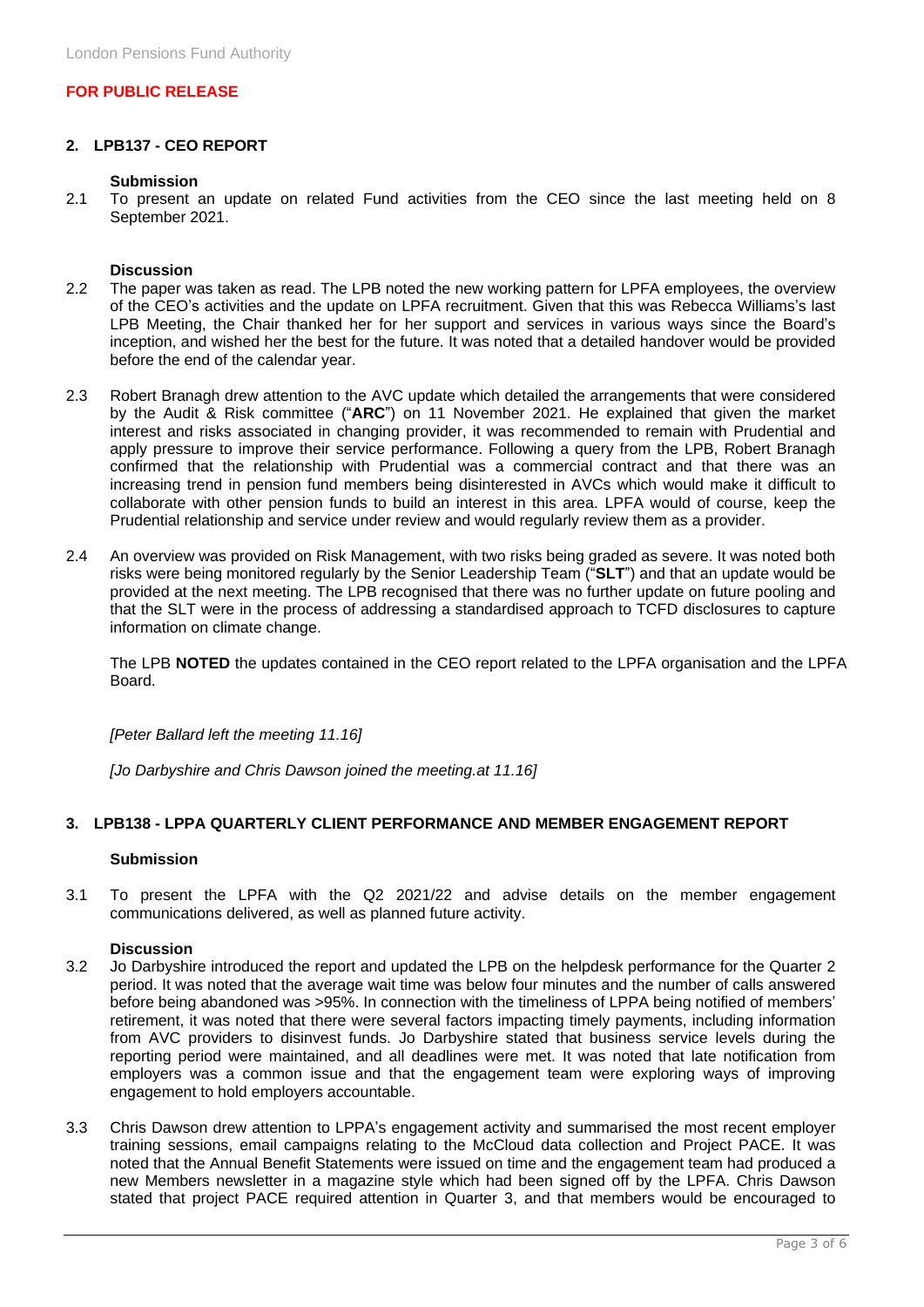attend bitesize training sessions. The communications plan would be discussed with Alistair Peck and Tannaz Rastegar.

The LPB:

- 1. **Noted** the LPFA Quarterly Client Report and update for Q2 (2021/22) including the KPI performance detailed within the report; and
- 2. **Noted** the Engagement and Communications activities over the reporting period (this document)

*[Jo Darbyshire and Chris Dawson left the* meeting at 11.32]

#### **4. LPB139 – LPFA CORPORATE COMMUNICATIONS UPDATE**

#### **Submission**

4.1 To present an update on LPFA Corporate Communications since the last meeting.

#### **Discussion**

- 4.2 Alistair Peck introduced the report and provided an overview of the corporate website, Fund Member Forum ("**FMF**"), employer forum, the discontinued email address relating to member queries, communication and engagement audit and the reaccreditation by the Planet Mark.
- 4.3 Tannaz Rastegar drew attention to the FMF and reported that over 100 Members opted to join via the virtual platform and 185 people attended in person. The overall feedback on the event was positive. It was noted that some of the LPB Members had attended the forum and agreed that the organisation of the event was very good, however it was felt like the investment presentation was too detailed and the Q&A session could have been longer. LPB Members also pointed out that some of the feedback provided in Appendix 1 appeared to be duplicates and that personal information should be removed from future reporting. Tannaz Rastegar thanked Members for their feedback which would be considered for the FMF 2022 and would check the feedback against the unique ID numbers **Action: T Rastegar**
- 4.4 In connection with the Employer Forum, Tannaz Rastegar provided further detail on the organisation of the event. It was noted that there were low levels of interest from employers leading up to the event and that a decision to run the forum virtually was taken by management. Interest had increased from 15 to 55 employers. Given the relatively late change in format, the LPFA choose to utilise the live stream facility on Teams MS. This, however, resulted in low levels of engagement and interaction between the fund and employers on the day. The Employer Forum was recorded and shared with all employers. The Chair thanked Tannaz for the update and together with the CEO, took the opportunity to thank Jasbir on behalf of the LPB and LPFA for presenting at the Employer Forum.
- 4.5 Following further discussion, the Committee noted that the Climate Change section on LPFA's website was a lot clearer than previously positioned and that more visibility on Linkedin was noticeable in the last few weeks. Robert Branagh stated that the LPFA was planning to produce and publish an action plan on climate change in the coming months which would assist employers to supplement the work they need to produce.

#### The LPB:

- 1. **Noted** the corporate website update;
- 2. **Noted** the Fund Member Forum Summary;
- 3. **Noted** the Employer Forum summary;
- 4. **Noted** member queries section;
- 5. **Noted** progress on the Communications and engagement audit; and
- 6. **Noted** LPFA's Planet Mark reaccreditation

#### **5. LPB140 – COMPLIANCE OVERSIGHT AND REGULATION REPORT**

#### **Submission**

5.1 To provide LPB with an update on regulatory and compliance matters related to the Fund.

#### **Discussion**

5.2 Helen Astle introduced the report and provided an overview of the Service Level Agreement compliance during Quarter 2. The LPB noted that the annual disaster recovery test had not occurred due to LPPI's IT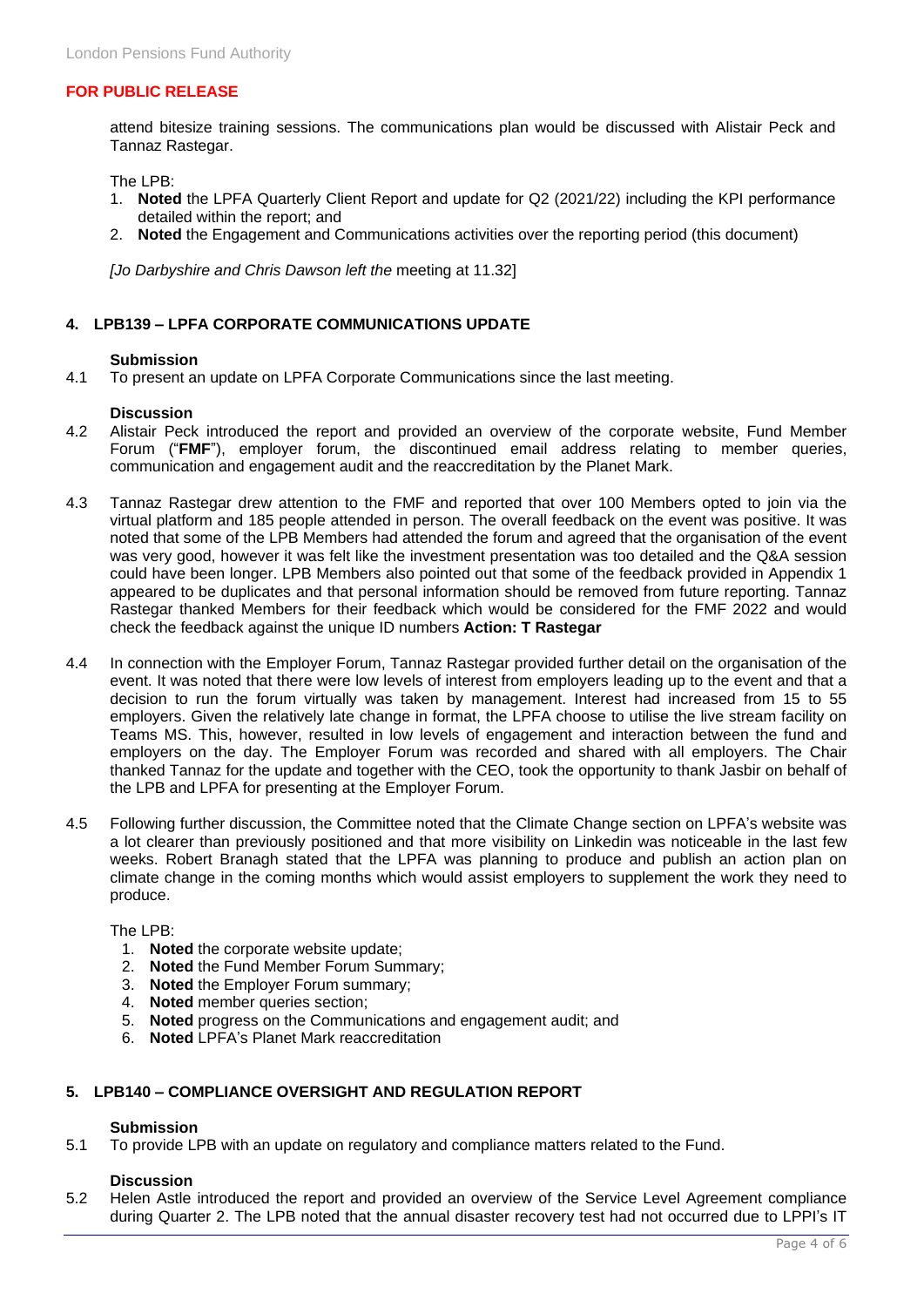migration, a formal training plan for the LPFA Board was not completed by 31 January 2021 which had now been discussed with the Board and two out of three Freedom of Information ("**FOI**") requests were responded outside of the statutory timescale of 20 days. Helen reassured the LPB that LPPI were carrying out an investigation on the delay and that the LPFA would be handling FOIs itself, (rather than LPP) going forward with the support of LPPI providing the information.

- 5.3 An overview was provided on data breaches, complaints and IDRP cases. It was noted that majority of complaints had related to general customer service and that one of the ill health cases was upheld due to the CLCO educating the employer. Noting that the IDRP process was on LPFA's website, it was suggested the communication team explore further options on educating employers on their responsibility within the process.
- 5.4 Following further discussion, LPB Members noted the incident relating to a pension transfer, and the overpayments during the quarter. Helen Astle confirmed that an overpayment of £20k was a reasonable amount to seek legal court proceedings and that Target was continuing to work with LPPA to notify the pension fund of death notifications.
- 5.5 In connection with the Pension Transfer Regulations and The Pensions Regulator ("**TpR**") guidance, it was noted that the Government had responded to the 'Pension Scams'; empowering trustees and protecting members' consultation. With effect from 30 November 2021, the regulations had introduced legal restrictions to the members statutory rights to transfer. It was noted that LPPA had previously signed up to the TpR pledge and had the appropriate due diligence process in a good place.
- 5.6 The LPB noted the subject access requests and the biannual statement on Investment Costs provided at Appendix 1. Following a query from the Chair, Robert Branagh stated that the investment performance fees on asset classes, as part of a wider ongoing review of investment costs continue to be reviewed by the LPFA Investment Panel, soon to be Investment Committee.

The LPB:

- 1. **Noted** the compliance updates;
- 2. **Noted** the update on IDRP cases;
- 3. **Noted** the regulatory update and horizon scanning; and
- 4. **Noted** the monitoring investment costs including custodian and transactions costs.

#### **6. LPB150 – GOVERNANCE, PUBLIC POLICY STATEMENT AND LPB FORWARD PLANNER**

#### **Submission**

6.1 Presented the LPFA C&S Board session minutes from 21 July 2021, Fraud Control Framework ("**FCF**"), and forward planner.

#### **Discussion**

- 6.2 The LPB noted that the FCF had been updated with minor recommendations, which were approved by the Audit & Risk Committee on 11 November 2021. The Chair asked for Members to send any detailed comments to Helen Astle by the first week in December 2021 prior to onward submission to the Board. **Action: LPB Members**
- 6.3 Rebecca Williams reported that all 2022/23 Meeting dates were in the calendar except for the September 2022 meeting. The Chair encouraged members to provide a response as soon as possible.

The LPB:

- 1. **Noted** the draft LPFA Corporate and Strategic minutes from the 21 July 2021;
- 2. **Noted** and would advise any feedback on the FCF by email; and
- 3. **Noted** the forward planner and would advise any areas for prioritisation by email.

#### **7. ANY OTHER BUSINESS**

The date of the next meeting was scheduled on 22 February 2022 at the LPFA Union Street Office.

There being no further business, the Chair closed the meeting at 12.15.